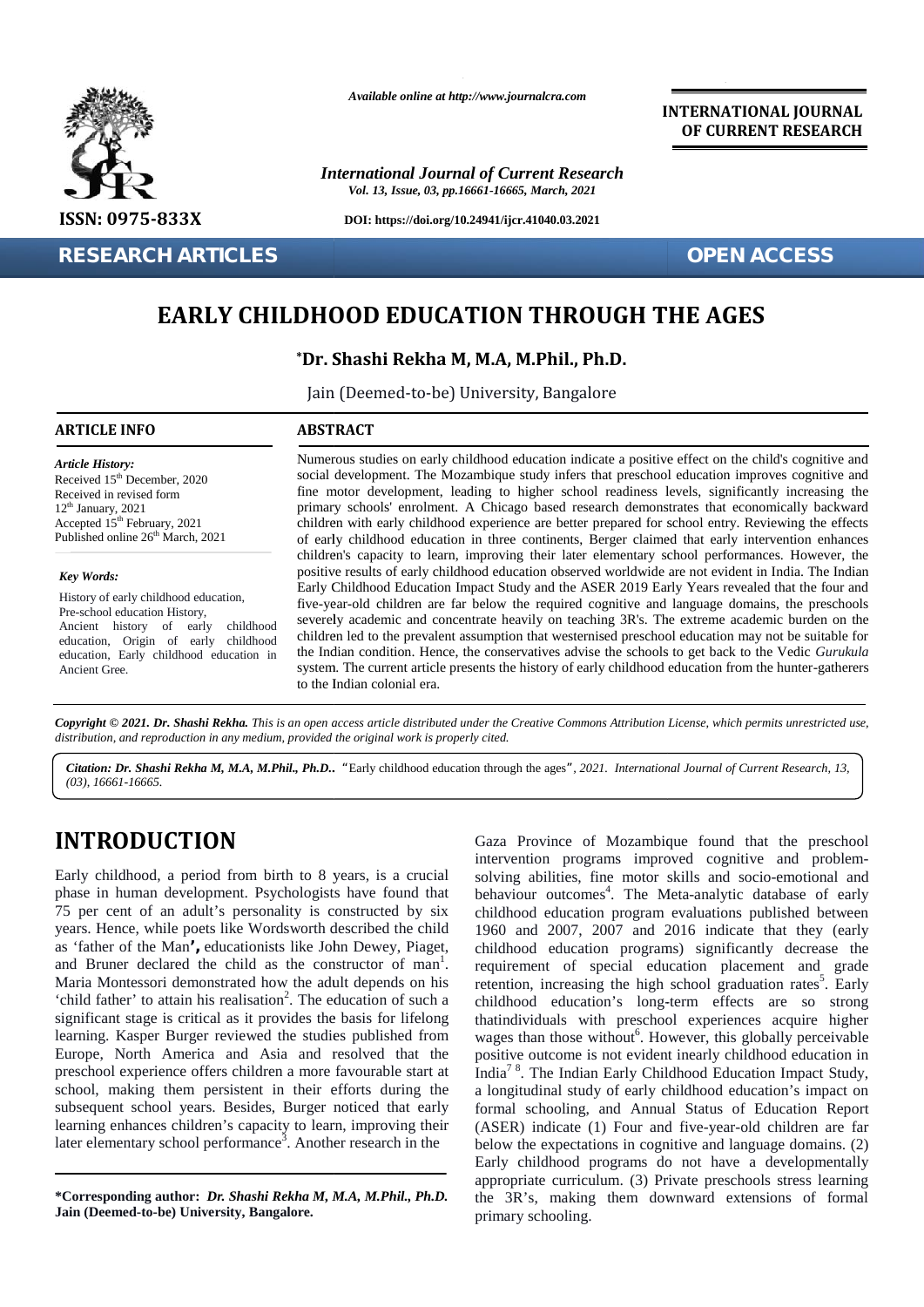In this scenario, conservative educationists often dismiss early childhood education as a Western concept and suggest emulating Vedic education methods. This mistrust among the educators and the parents regarding early childhood education opens up a need to study the early childhood conditions through the ages: the kind of education children of three years received whether there was an education for them or not. The study of Anthropology reveals that children have not changed much 'neurologically and physically in thousands of years. The change is in the way adults perceive children, according to the changes in culture and society<sup>9</sup>. In this highest p technological state of civilisation, children born to the most intelligent and educated parents are no different from primitive children. They still have to learn the human languages, learn to walk, coordinate their physical movements and consolidate their mental abilities. In short, they have to construct the future 21st century Man, the way they did hundreds and thousands of years ago. In this sense, it is essential to study the history of early childhood education to learn how children grew up in early societies, the details of the ways children were cared for, their food habits, clothes, the schools they attended, and the subjects they learnt. This analysis helps us compare it with our upbringing and evaluate early childhood educational methods.

**Hunter-gatherer Societies:** Knowledge about hunter-gatherer societies is significantly low since they mostly used perishable wood along with stone tools. The hunter-gatherers foraged for food, materials and also for knowledge. Knowledge of the places they lived in, details of plants and animals like which fruit was edible, which caused sickness; how to foresee the seasons were crucial. The parents passed on this information to their children. Unlike the later civilisations, hunter-gatherers hunted only one day in three days and gathered roots and fruits for three to six hours daily. They had fewer household chores that left them with much time to spend with their children, telling stories, playing or just hanging  $out<sup>10</sup>$ . Hence, children were close to their parents and shared a strong bond. Mothers carried the young children wherever they went, which provided children with an opportunity to develop naturally amidst nature.

**Ancient Egypt:** In Ancient Egypt, the mother took care of the child during infancy. She nursed the child until three years of age and carried him/her on her neck; a custom practised to date. In Egypt, neither boys nor girls wore any clothes until they went to school. They spent their time at home playing with their toys. At the age of four, the schooling would start with a proper costume, i.e., a girdle $^{11}$ . At the age of four, the upper-class children were sent to the palace, where they were trained along with royal children for warfare or to become scribes in government departments. In middle-class families, fathers took charge of educating their sons. Sometimes children from humble backgrounds could enter schools and pursue an academic career $12$ .

**Ancient Greece:** Sparta and the Athens of ancient Greece had different views on education. In Sparta, a committee of elders checked whether every newborn infant met the required physical standards. The babies who did not meet the expected physical standards were exposed to die. The approved infants were taken back home to be brought up by the mother until they were seven years old. At home, the parents took care of the children and taught Homer's epics: the Iliad, the Odyssey, and other songs. The mothers instilled acts of bravery like not being afraid of the dark, not being afraid of being alone and

fundamentals of discipline. While girls stayed at home, helping the mothers, boys went with their fathers to clubs and learnt how to play with peers, engaged in rough play without inflicting pain and listened to the discussions. They could see the hardships of their parents and understood the way of life.

The mothers trained Spartan girls at home. Their education was limited to producing healthy offsprings. However, Spartan girls enjoyed greater independence than any other place in the Greek world and went through a rigorous physical training program to train their bodies to bear healthy babies. In Athens, children were viewed as 'future bearers of their culture and civilisation'. Hence, utmost importance and attention were given to their education and training. They were a source of pleasure, joy and comfort to their parents. Nevertheless, Athenians practised infanticide and exposed the newborns they thought were weak to regulate the population's size and quality $^{13}$ .

Athenians believed that the mind and body of the child could be trained. Therefore, their education system was sophisticated. Hippocrates, Plato and Aristotle have discussed the stages of development. Hippocrates identified seven stages of development: infants – birth to 7 years; child – 7 to  $14$ years; adolescent  $-14$  to 21 years; youth  $-21$  to 28 years; man  $-28$  to 49 years; elderly man  $-49$  to 56 years; and old man between 56 and death, which is almost similar to the present stages of development. Plato considered children to be gullible and easily influenceable. He advised the mothers to swaddle the baby. According to Plato, in the first stage, i.e., birth to three years, the child had to be carried by the nurse. Children at this age will not use any comprehensible language but make only noises. The second stage, three to six years, was meant for playing with other children. He insisted the children of this age be punished mildly, neither to degrade nor to enrage them. Plato had noticed that the children grow taller in this age than any other age. Both boys and girls lived together under the supervision of the mother or the nanny at home. Six years onwards, boys and girls lived separate lives, and formal education would begin for boys outside the home. Few girls were also included in formal education.

As per Aristotle, two, five, seven and fourteen years were critical. He recommended that children drink more milk and play a lot till they were two years old. From two to five years, the children were advised to play and get prepared for adult activities. A guardian monitored the games boys played and the stories they listened to. Aristotle also knew the effect of other languages on children. Hence, he advised not to allow children to attend comedies or dramas with indecent language. The Athenians believed that both nature and nurture worked together, and each had a role to play. Instead of wondering which is better, they accepted the children as they were and provided support and education needed for their development. The formal schooling, which began at seven during the Hippocrates period, was reduced to 6 years by Plato, and further reduced to 5 years by Aristotle.

**Ancient Rome:** By the age of Rome, the value of children was reduced. Romans saw children being physically and mentally weak. They believed that children could not think and plan anything rationally, cannot differentiate right from wrong and cannot judge. Quintilian, a Roman rhetorician, identified three stages of development. They are birth to three years, three to seven years and seven to adolescence. Quintilian observed that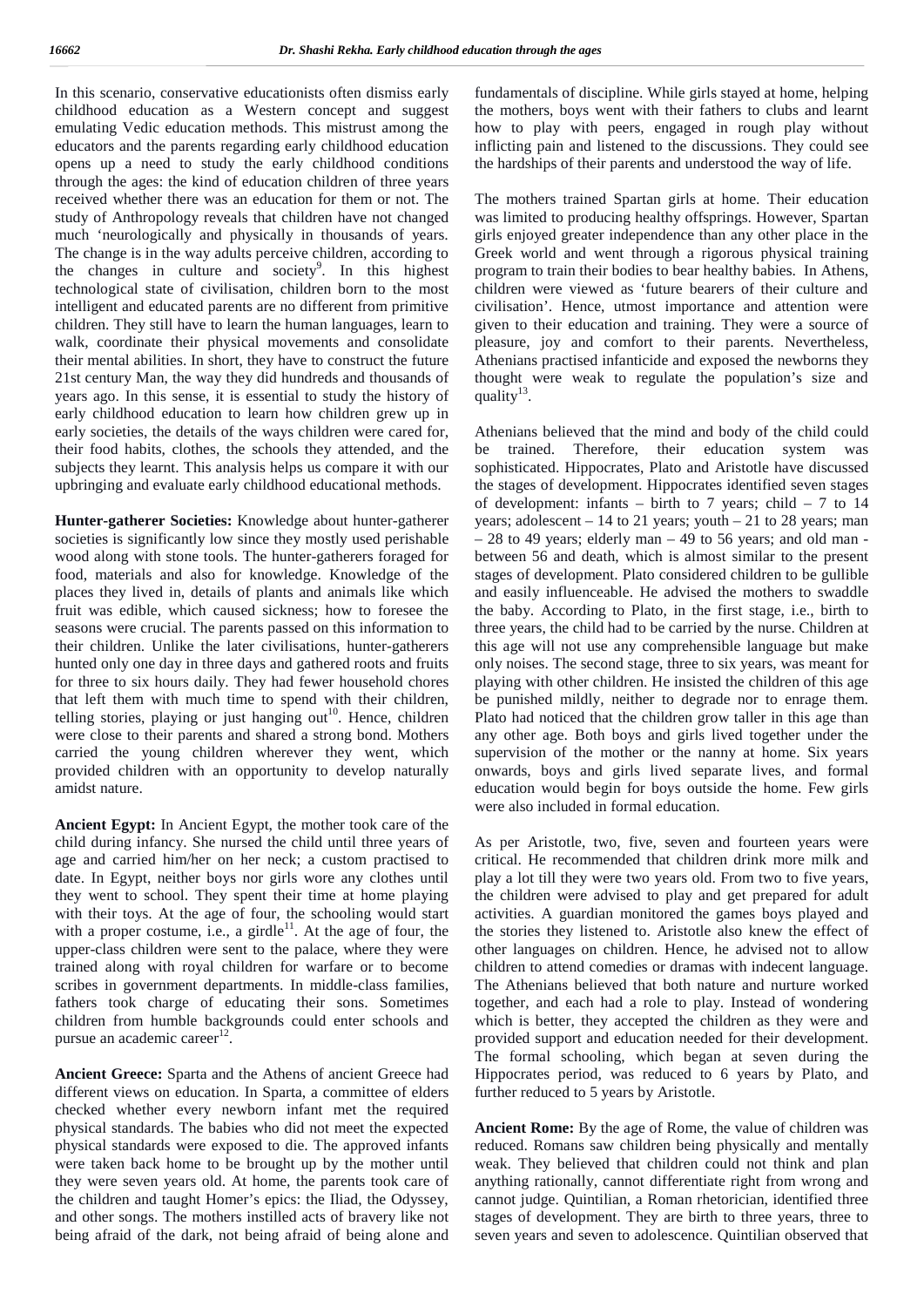the children learn to speak in the first three years. Hence, they advised appointing a nurse who could 'speak properly and set good example. He advised that the children between 3 and 7 years should often be amused and praised. The child should not be assigned tasks that are too difficult. Once the child crosses seven years, he must be sent to the school where instruction was tailored to the individual student. While Quintilian was the first to introduce parent education<sup>14</sup>, St. Augustine insisted that children should not be punished as it only hampers their learning.

**Middle Ages and Renaissance:** The beginning of the middle ages was called the "Dark Ages". It was a period of grotesque wars, scarce resources, violent diseases and epidemics. Historians like Lascarides, Hinitz, Hanawalt, and Aries have written extensively about the children's conditions and their miserable childhood in the middle ages. While Lascarides and Hanawalt state that the number of children surviving to maturity was one in three, even in the upper-class families. Further narrating tragic fire accidents he pointed out that 54% of the children below one year died in accidental fires. Besides, infanticides were common, making the period between 400 and 1400 undoubtedly gruelling for the children. Diseases like pox, sweating sickness, flux, plague etc., had increased the infant death rate from 27% to 33%. People were fearful of allowing the child to crawl in the cold, filthy outdoors of London. Hence, they considered that Swaddling was the safest means of protecting children<sup>15</sup>.

On the other hand, Philip Aries concluded that the medieval world had no place for childhood<sup>16</sup>. However, many other researchers like Hugh Cunningham, Nicholas Orme, Joan Acocella and Adrian Wilson criticised Aries for his generalisation and argued that the medieval world did have a childhood but not in a sense that we know of today<sup>17</sup> <sup>18</sup> Discipline was significant for medieval parents, which often led to abuse, and many children died in the hands of their masters under the name of discipline. Parents believed that more than seven hours of sleep upsets and hurts the blood. Hence, the children were allowed to sleep only for seven hours while the adults could sleep for eight to nine hours<sup>19</sup>. According to Aries, the stages of development were (1) infancy – from birth to seven years – It was considered as an age of toys. Children played with hobby horses, dolls, windmills, and birds on leashes; (2) pueritia – from seven to fourteen years – was an age of school; (3) adolescence – from fourteen to twenty-eight. It was the age of love, courtship, knightly sports, feasting and boys and girls walking together; (4) youth – forty-five years was the time for wedding festivities, age of war and chivalry; followed by (5) senectitude – an age of law, science and learning; and finally (6) old age – an age of retired life.

The children were sent to school to learn to read and write Latin. Sometimes reading and writing was taught at home as they did not have too many requirements. If the parents were tutors, the children in wealthy households became literates by 4 or 5 years, and Sir Thomas Elyot thought that children should learn to read and write by seven. Although schooling was started around six or seven years, in the country-side, destitute children had no opportunity to learn until they were adolescents $^{20}$ .

**Industrial Societies:** The industrial revolution introduced the concept of early childhood education in the world. During the Industrial Revolution, the women who were homebound until then started working in factories away from home. The factories provided daycare facilities for infants, facilitating women to spend their whole day at the factory. However, children between 3 and 6 were left at home. They were too old to be at daycare but too young to be admitted to school. This situation resulted in either the small children accompanying the older children to schools or older children leaving schools to take care of their younger siblings. Subsequently, schools started new blocks accommodating the younger children and developed a curriculum to prepare them for formal schooling. In colonised countries, some missionaries started Infant schools similar to those of Europe. These were the first early childhood education centres<sup>21</sup>. Hence, early childhood education is viewed as a 'preparation for formal schooling'.

**Early Childhood Education in India:** Hartmut Scharfe points out that very little is known about children below seven years in ancient India<sup>22</sup>. Even in a scripture like Mahabharatha, the children's references are limited to the birth record, physical attributes, mental qualities and some places where the parents mourn their child's death, like Arjuna mourning Abhimanyu's death describing his play as a child<sup>23</sup>. Nevertheless, children were seen as god's gifts and rebirth of an ancestor  $24$ . Children were cherished, and there were very few rules for them. Scharfe calls early childhood the "golden age" in the life of an individual. They had no timetable for eating, sleeping, playing or excretion. Children learned all these by imitating the adults around them. Nowhere were the children expected to excel.

. weaning of milk occurs; the fourth is **Bala** from 2 to 5 years Ayurveda divides childhood into five stages – the first stage is called **Garbha** – foetal period; second stage – **Ksheerda** infants from birth to 6 months when they live only on milk. Third, **Ksheerannada** from 6 months to 2 years, where the and **Kumara** from 5 to 16 years. Every stage is marked with a special kind of ritual called **samskara**. Sixteen **samskaras** are performed in the lifetime of a person. Four **samskaras** before birth and six from birth to five or seven years old, depending on the child's caste.

After Chudakarma, the eighth samskara, Vidyarambha **Samskara,** which is different from Vedabhyasa, is performed<sup>25</sup>. Ambivalent opinions are found whether the schooling was started after Vidyarambha or after upanayana. Kautilaya'sArthashasthra suggests that the students learn the alphabet (lipi) and arithmetic after Vidyarambha and study triple Vedas only after the investiture ceremony with sacred  $t$ hread<sup>26</sup>. In contrast, T. S. Veliyah, quotes two resources, one stating the children started schooling around three years and the other mentioning the children were sent to school at five $2^7$ .

Tenth Samskara**,** Upanayana, is an initiation to the spiritual journey. Until upanayana, the children were at home within the protection of family members. Upanayana is called second birth of the child as the teacher becomes the father, Gurukula becomes his residence for a certain number of years. In other words, it is the end of early childhood. In the beginning, education was confined only to Brahmins. Sometime before 500BC, it was opened to Kshatriya and Vysya varnas**.** The initiation was performed at different ages for different varnas. For a Brahmin**,** *Upanayana* the initiation was performed at the 8th year of conception; for a Kshatriya it was at the 11th year of conception and Vysya at the 12th year of conception. In extreme cases, the initiation could be preponed for a year<sup>30</sup>.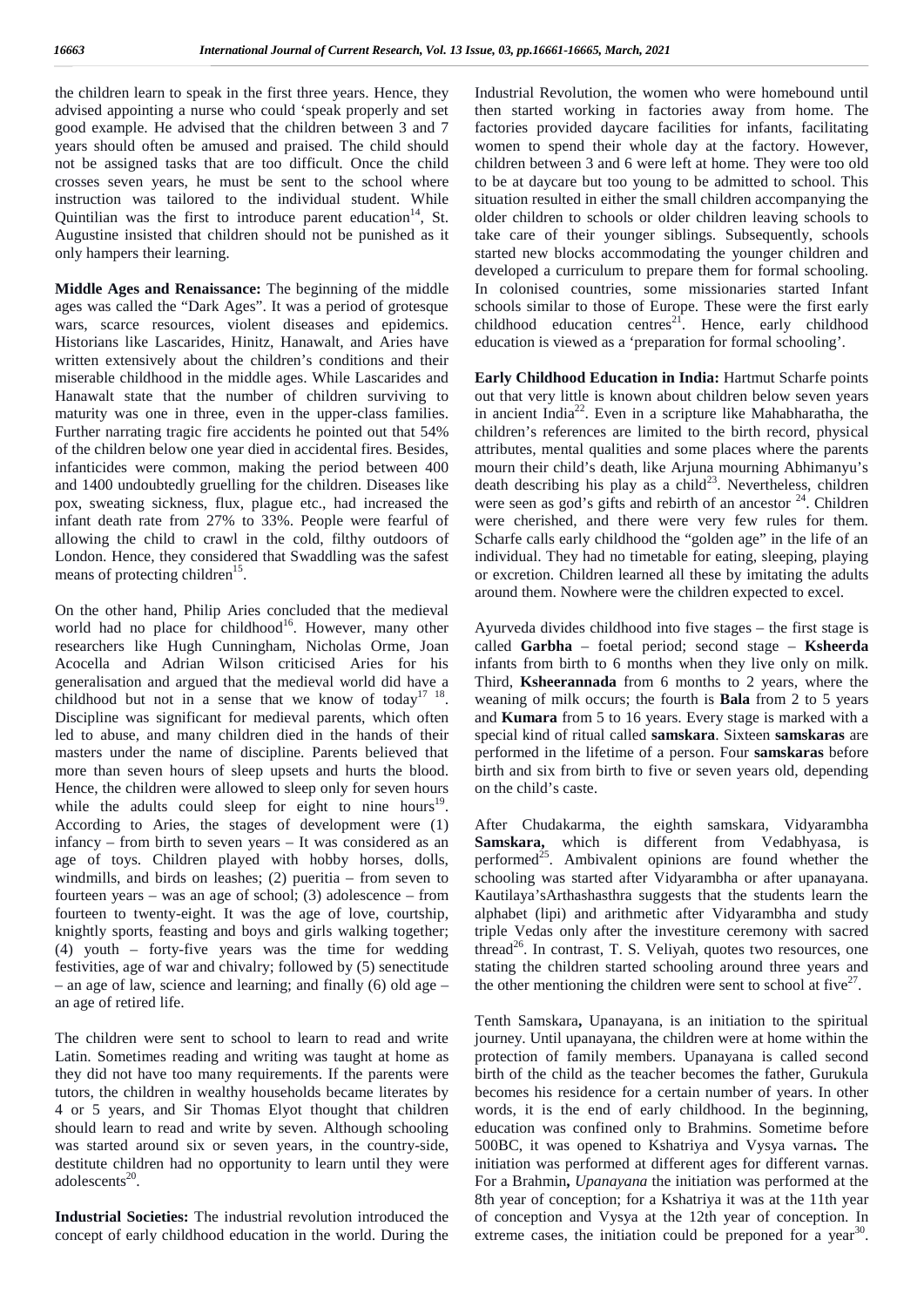However, ordinary people's initiation would occur between 8 and 16 years for Brahmins, between 11 and 22 years for Kshatriyas and between 12 and 24 for Vysyas $31$ . Kautilya's and Manu's writings indicate that children below seven years were educated at home in Vedic India. Kalhana's Rajataragini mentions that Bodhisattva was taught in an elementary school. However, Kalhana was from the 12th century CE, and elementary school was very much part of his society rather than Bodhisattva. It is evident from above that neither elementary nor early childhood schools existed in the modern sense in the ancient world.

All the varnas, including Brahmins, had different occupations and professions apart from learning Vedas like the priesthood. The children of ordinary people worked with their parents and uncles and trained in real life. The children of other guildsmen like carpenters, blacksmith, potter etc., did not go to any school and were trained by their fathers in the actual workshop. As Keay says, "The boy was taught by observing and handling real things, and the father would take great delight in passing on to his son the skill which he possessed. It was not merely a question of actual teaching, but the boy would day by day absorb unconsciously, the traditions and spirit of the particular craft ...<sup>"32</sup>. They were trained in real-life experiences and by Prim their fathers with love. Here, it appears, the child did not wait for the initiation and started going to his father's workshop and might have learnt the names of the things and their use at a significantly younger age.

Buddhists opened education to all castes, yet the age of school admission was seven years. It was Jain matha (monastery) that reduced the age of school admission to five years. Both Buddhist and Jains provided education in vernacular languages instead of Sanskrit. A **'**muktab ceremony**'** was performed for aMohammadan prince when he was four years, four months and four days, and then he was handed over to the tutors. The same became a practice with general Muhammadan boys and is in practice even today. The young princes were taught to read and write first in their mother tongue. They were educated in the harem under the guidance of their fathers. A eunuch was in charge of their education. During Muhammadan rule, when a boy started speaking, he was expected to recite Muhammadan article of belief (the kalima), and after that, he was expected to by-heart some selected verses of the Koran at home and around seven years, Koran was learnt through formal instruction in muktabs<sup>33</sup>.

Girls, as a rule, received no education, and the daughters of Rajput nobles or Zamindars received a limited education. The Purdah system was a hindrance to the education of the girl. The rich and those who could afford it would hire a lady tutor<sup>34</sup>. Keay quotes William Ward's, words that the Hindu women were unable to teach the first lessons to their children as they were illiterate<sup>35</sup>. During colonial rule, some private enterprises and Missionaries started kindergarten schools in India as early as 1874. In 1831 Bishop Turner started an infant school in Calcutta for the poor. The school also provided a meal a day for the child. This school did not function for long as Bishop Turner breathed his last in 1932. It appears that many attempts were made to revive the infant school in Calcutta but was in vain. The main reason was the language. Then a Bengali "teacher aide" was appointed to communicate between the children and the English master. These schools usually catered to the needs of newly converted native Christians $36$ .

In 1913 Gijubhai, an eminent lawyer, set to find a school for his son $^{37}$ . He came across and trained his son in the Montessori Method. He got convinced about the Method and started the Dakshinamurti Balmandir pre-primary school in August 1920, borrowing the educational principles from Montessori, Froebel, Dalton and others. Later Tarabhai Modak started Montessori Pre-primary schools in Culcutta. Dr Montessori's visit to India also resulted in many Montessori pre-primary schools in Madras and Ahmedabad. The credit of shaping pre primary education in India goes to Anne Besant and Rabindranath Tagore. The pre-primary education, which was limited to the missionaries, theosophists and wealthy and higher classes, spread nationwide. For the first time in educational history, the Report of the Central Advisory Board of Education on Post-War Educational Development in India in 1944, which is popularly known as the Sargent Report, emphasised the significance of pre-primary education and stressed the appointment of trained women teachers. Parallel to this, Mahatma Gandhi initiated the 'Pre-Basic Education' for children below seven years<sup>38</sup>. Wardha scheme of Pre-Basic Education had many merits and demerits and was nurtured like a hot-house plant in a few areas out of devotion to Gandhi. However, the scheme did not make any appreciable impact on Primary or pre-primary Education<sup>39</sup>.

# **CONCLUSION**

In the ancient civilizations, Egyptian children were educated by their mothers until they were four years old. Later on, fathers were in charge of their education. In Greece, schooling started around five years by Aristotle's time. In the Middle Ages, children went to school around six or seven years. In the Vedic India, schooling started only after the initiation which was around seven years of age for Brahmins and a year or two later for other varnas. The concept of schooling for children below five years came into practice only after the industrial revolution. Thus, early childhood education is new for both the Western and Eastern worlds and results from capitalism and missionaries' benevolence. In the early days, the child was a part of the actual world and had many opportunities to be with people, observe, and learn how to live. Now the conditions have changed; the mothers no more carry their children to the fields or workplaces. The modern world has given rise to modern problems which require modern solutions. Therefore, the child needs a unique means called 'early education' to actively imbibe the environment's elements to construct himself as a future citizen of the present world.

## **REFERENCES**

- Lillard, A. S. 2017. *Montessori The Science Behind the Genius.* New York: Oxford University Press.:10
- Montessori, M. 1966. *The Secret of Childhood.* New York: Ballantine Books.: 194
- Burger, K. 2010. How does early childhood care and education affect cognitive development? An international review of the effects of early interventions for children from different social backgrounds. Early Childhood Research Quarterly, 25, 140 -165.
- Martinez, S., Naudeau, S., & Perieira, V. 2021. The Promise of Preschool in Africa: A Randomised Impact Evaluation of Early Childhood Development in Rural Mozambique. 2012, February 6, Retrieved on March, from ResearchGate: https://www.researchgate.net/publication/237527842\_The\_ Effective\_Provision\_of\_Pre-